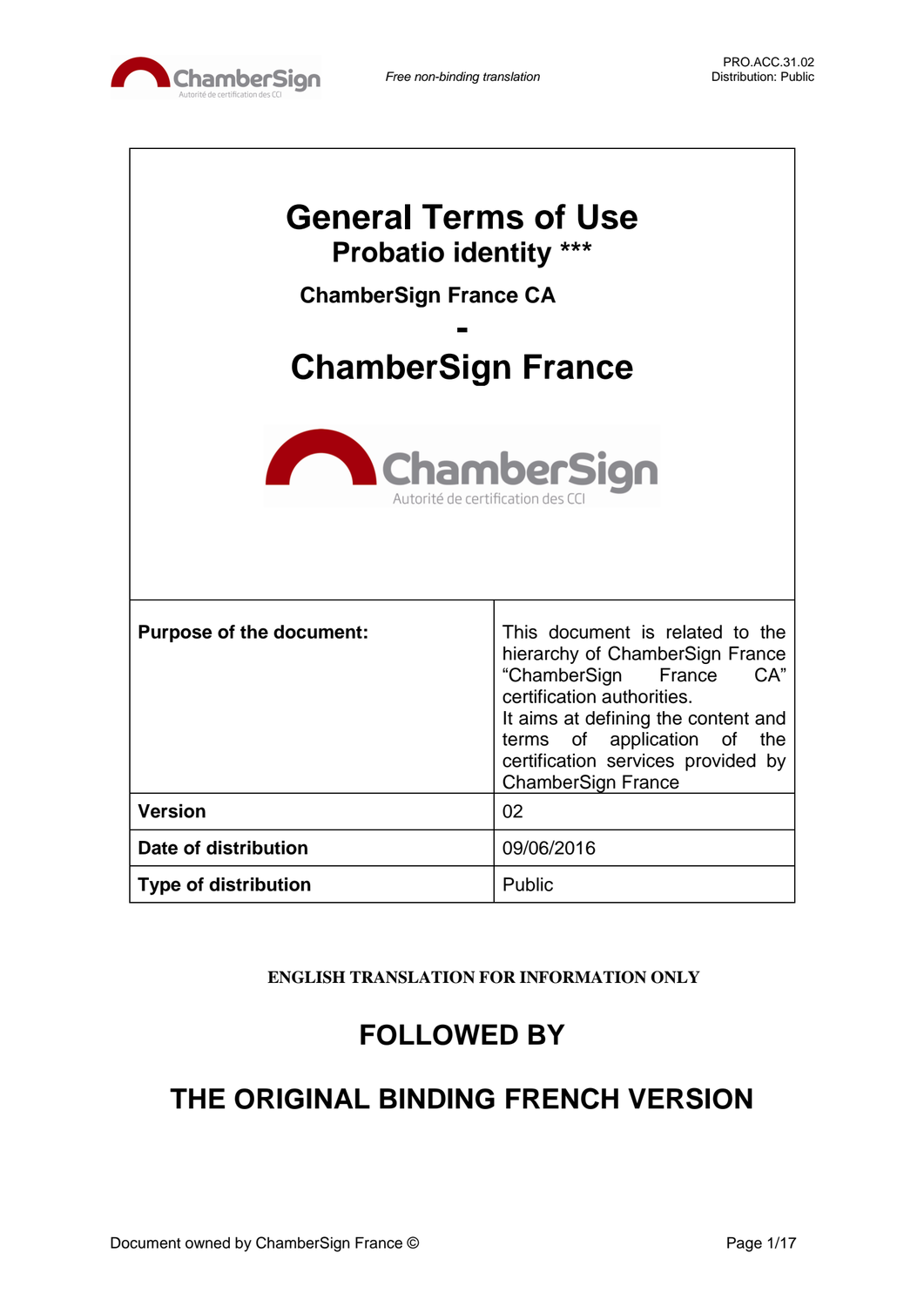

# **CONTENTS**

# **ENGLISH TRANSLATION FOR INFORMATION ONLY**

| 1.               | <b>INTRODUCTION</b>                                       | 3              |
|------------------|-----------------------------------------------------------|----------------|
| $\overline{2}$ . | <b>DEFINITIONS</b>                                        | 3              |
| 3 <sub>l</sub>   | <b>PURPOSE</b>                                            | 5              |
| $\overline{4}$ . | <b>CONTACT</b>                                            | $\overline{5}$ |
| 5.               | <b>TERM - APPLICATION</b>                                 | 5              |
| 6.               | <b>REQUESTS FOR CERTICATES AND RENEWALS</b>               | $\overline{5}$ |
| 6.1              | REGISTRATION OF CERTIFICATE APPLICATION FILES             | 5              |
| 6.2              | <b>VERIFICATION OF THE REQUEST</b>                        | 5              |
| 6.3              | <b>REJECTION OF THE REQUEST</b>                           | 6              |
| 6.4              | <b>ISSUANCE OF THE CERTIFICATE</b>                        | 6              |
| 6.5              | <b>ACCEPTANCE OF THE CERTIFICATE</b>                      | 6              |
| 6.6              | <b>ASSISTANCE</b>                                         | 6              |
| 6.7              | <b>RENEWAL</b>                                            | 7              |
| 6.8              | AMENDMENT OF THE CERTIFICATE                              | $\overline{7}$ |
| 6.9              | <b>CERTIFICATE UNBLOCKING</b>                             | $\overline{7}$ |
| 7.               | CONDITIONS FOR USING CERTIFICATES AND RESTRICTIONS        | $\overline{7}$ |
| 8.               | <b>CERTIFICATE VERIFICATION PROCEDURE</b>                 | $\overline{7}$ |
| 9.               | <b>REVOCATION OF THE CERTIFICATE</b>                      | $\overline{7}$ |
| 10.              | <b>CHAMBERSIGN'S OBLIGATIONS</b>                          | 8              |
| 11.              | <b>CLIENT'S OBLIGATIONS</b>                               | 9              |
| 12.              | <b>HOLDER'S OBLIGATIONS</b>                               | 10             |
| 13.              | <b>OBLIGATIONS OF CERTIFICATE USERS</b>                   | 11             |
| 14.              | PRICE AND PAYMENT                                         | 12             |
| 6.10             | 14.1 PRICE                                                | 12             |
| 6.11             | 14.2 INVOICING                                            | 13             |
| 15.              | <b>LIABILITY</b>                                          | 13             |
| 16.              | <b>INSURANCE</b>                                          | 14             |
| 17.              | <b>CONFIDENTIALITY</b>                                    | 15             |
| 18.              | <b>INTELLECTUAL PROPERTY</b>                              | 15             |
| 19.              | PERSONAL DATA                                             | 15             |
| 20.              | <b>TERMINATION OF THE SUBSCRIPTION</b>                    | 16             |
| 21.              | <b>CONSERVATION</b>                                       | 16             |
| 22.              | <b>NULLITY</b>                                            | 16             |
| 23.              | <b>ENTIRE AGREEMENT</b>                                   | 16             |
| 24.              | <b>DISPUTE SETTLEMENT - JURISDICTION - APPLICABLE LAW</b> | 17             |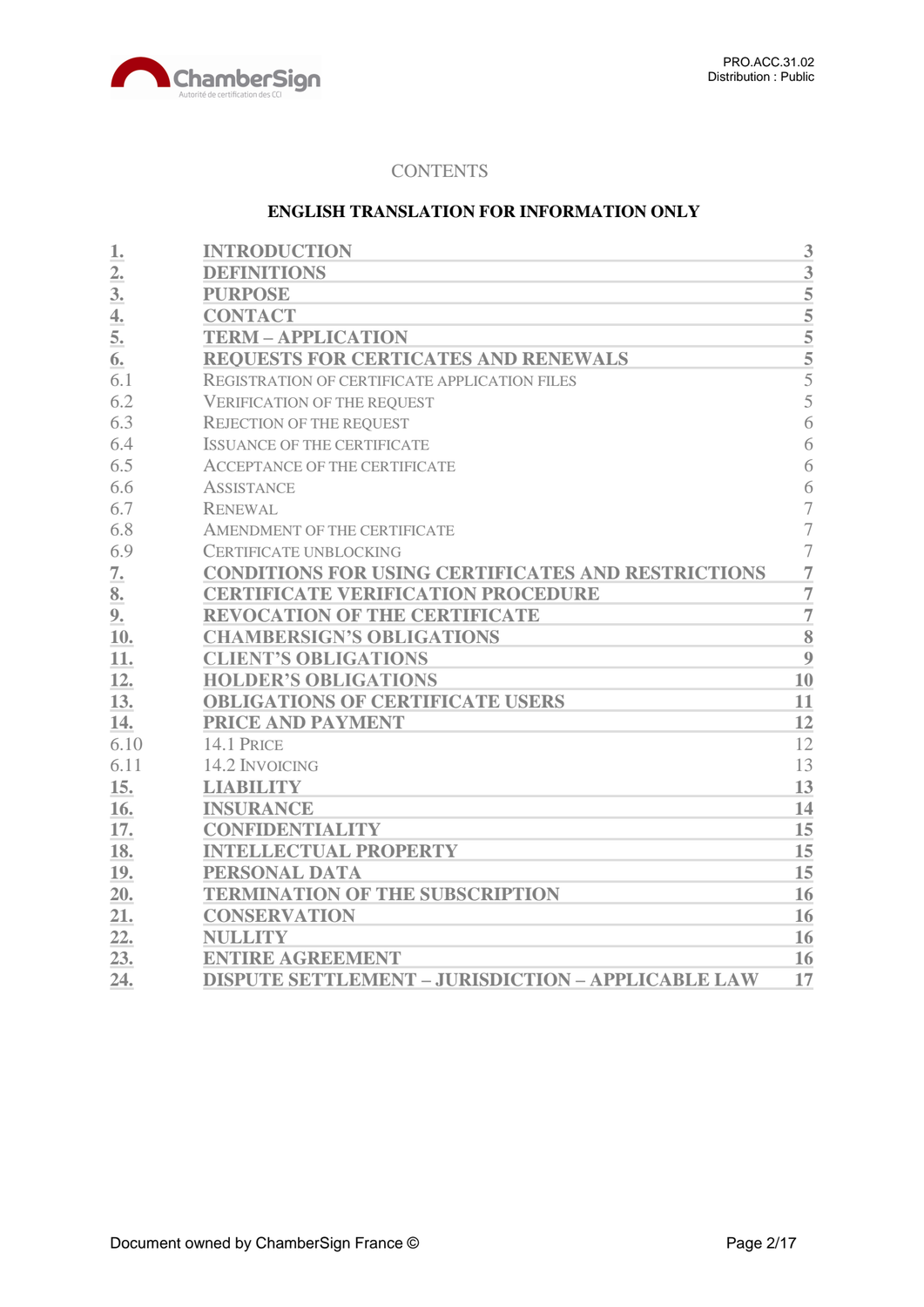

# <span id="page-2-0"></span>**1. INTRODUCTION**

1. ChamberSign France provides its Client and its legal representative, the Holder and the Certificate User with certification services.

2. Any use of the services offered implies the consultation and unreserved acceptance of these General Terms.

3. The Client, its Legal Representative, the Holder and the Certificate User acknowledge that they have read, understood and approved these General Terms and the CP of the Probatio Identity \*\*\* Certificate of ChamberSign France CA 1.2.250.1.96.1.7.1.2.2, accept their content in full and acknowledge that they are bound by all of their provisions.

4. The Client, its Legal Representative, the Holder and the Certificate User acknowledge that they have the necessary skills and means for using the Certificates.

5. The Client, its Legal Representative, the Holder and the Certificate User acknowledge that they are aware of the type, purpose and terms of using the Certificates and have claimed and obtained the information required for using the Certificates in full knowledge of the facts.

# <span id="page-2-1"></span>**2. DEFINITIONS**

6. The terms defined below shall have the following meanings between the parties:

- "User Application": means the application services using Certificates issued by ChamberSign France for purposes of authentication of the Holder;

- "Authentication" means the process which purpose is to verify the identity claimed by a person or a machine (hereinafter an "Entity")

- "Certification Authority" or "CA": means "ChamberSign France" the legal entity which, within an electronic certification service provider (CSP), is in charge, in the name and under the latter's liability, of applying a Certification policy and has the capacity to issue electronic Certificates in relation to this Certification policy. "ChamberSign France" is a Certification Authority qualified in article 7 of decree no. 2001-272 of  $30<sup>th</sup>$  March 2001 taken as application of article 1316-4 of the French Civil Code and regarding electronic signatures;

**-** "Key Pair": means the couple of keys made up of one Public Key and one Private Key, generated in relation to a PKI-type of infrastructure (technical solutions based on Public-key cryptography);

**-** "Registration Office" or "RO": means one of the components of the IGC, approved by CA, intervening to check the identification information of the future Holder of a Certificate, and where necessary other specific attributes, before transferring the corresponding request to the appropriate KMI department;

- "Certificate": means the electronic file certifying that a key pair belongs to the Holder or to the material element or software identified in the Certificate. The Certificate is signed by the Certification Authority;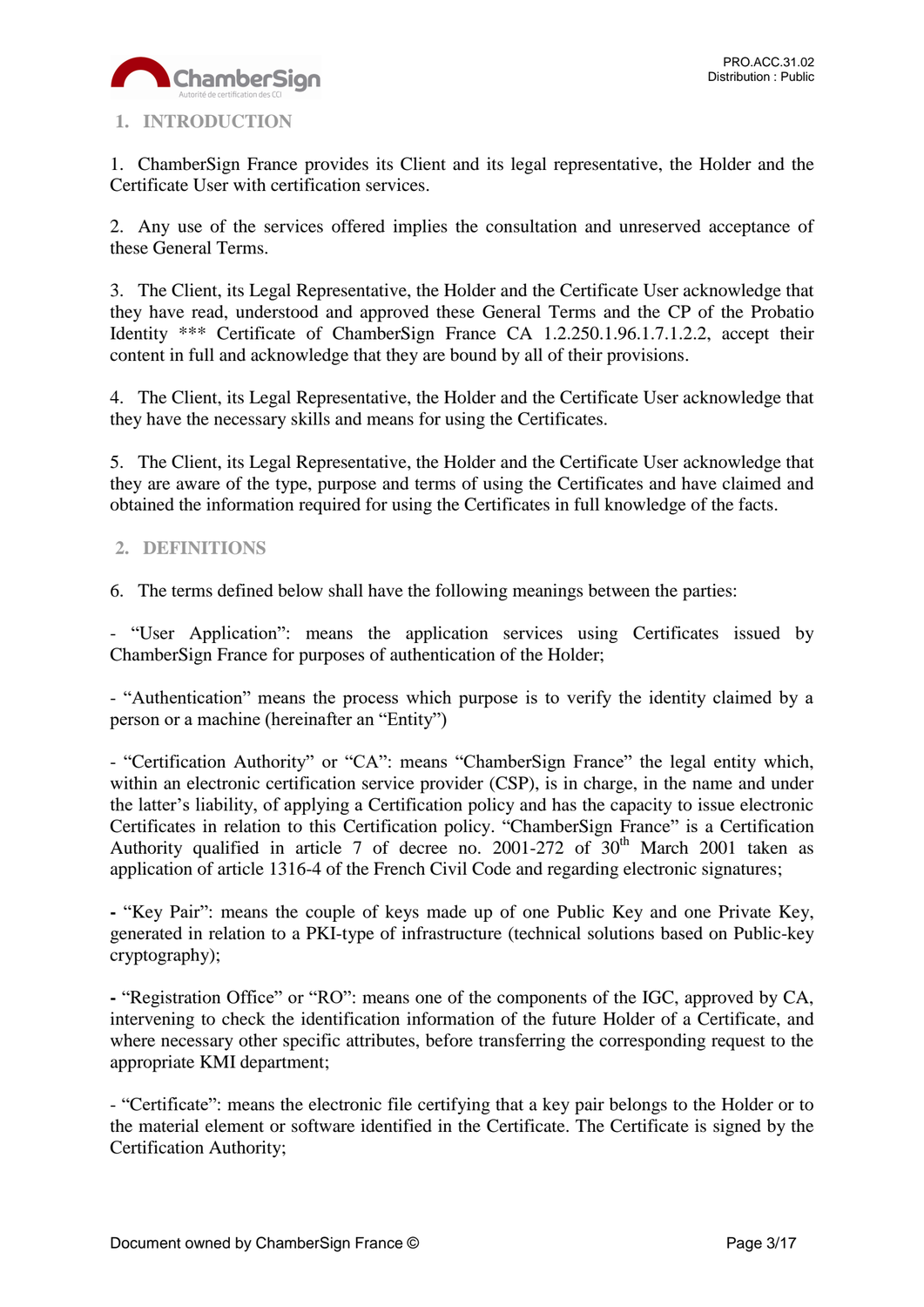

- "Private Key": means a mathematical algorithm the Holder has to retain secretly;

- "Public Key": means a mathematical key disclosed and used to check a data received signature;

- "Client" means the Entity contracting with ChamberSign France to obtain a Certificate Probation Identity \*\*\*. Any obligation binding the Client shall also bind its Legal Representative and the Holder;

- "Compromise": means the disclosure or suspected disclosure or loss of confidential information as a result of infringing a security measure and leading to a possible loss in confidentiality and/or integrity of the data in question;

- "General Terms of Use" or "GTU": means the General Terms of Use herein.

**-** "Confidential Data": means together the Certificate Private Key, the withdrawal code and the activation code of the Private Key, which are the holder's strictly personal data which should absolutely be kept secret;

- "Entity": means the administrative authority or company defined broadly, i.e. also privatelaw legal entities such as associations;

- "Key Management Infrastructure" or "KMI": means the series of components, functions and processes devoted to managing cryptographic keys and their certificates used by trustworthy services; hereafter referred to as "KMI";

- "LAR": means the list of Certification Authority revoked Certificates;

- "CRL": means the certificate revocation list;

- "OID": means the object identifier identifying the Certification Authority's Certification Policy;

**-** "Certification Policy" or "CP": means the series of rules and exigencies, identified by a name (OID), defining the standards with which ChamberSign France complies in relation to these terms and indicating the applicability of a Certificate to a particular community and/or to a class of applications with shared security standards;

- "Holder" : means the physical person identified in the Certificate as holder of the Private Key corresponding to the Public Key within this Certificate;

- "Legal Representative": means the Client's legal representative

**-** "Revocation": means the action which aims at ceasing the validity of the certificate which has been revoked is recorded on the CRL;

**-** "Electronic Signature": means the use of a reliable identification process guaranteeing its relation with the deed to which it is attached, in accordance with applicable legislation;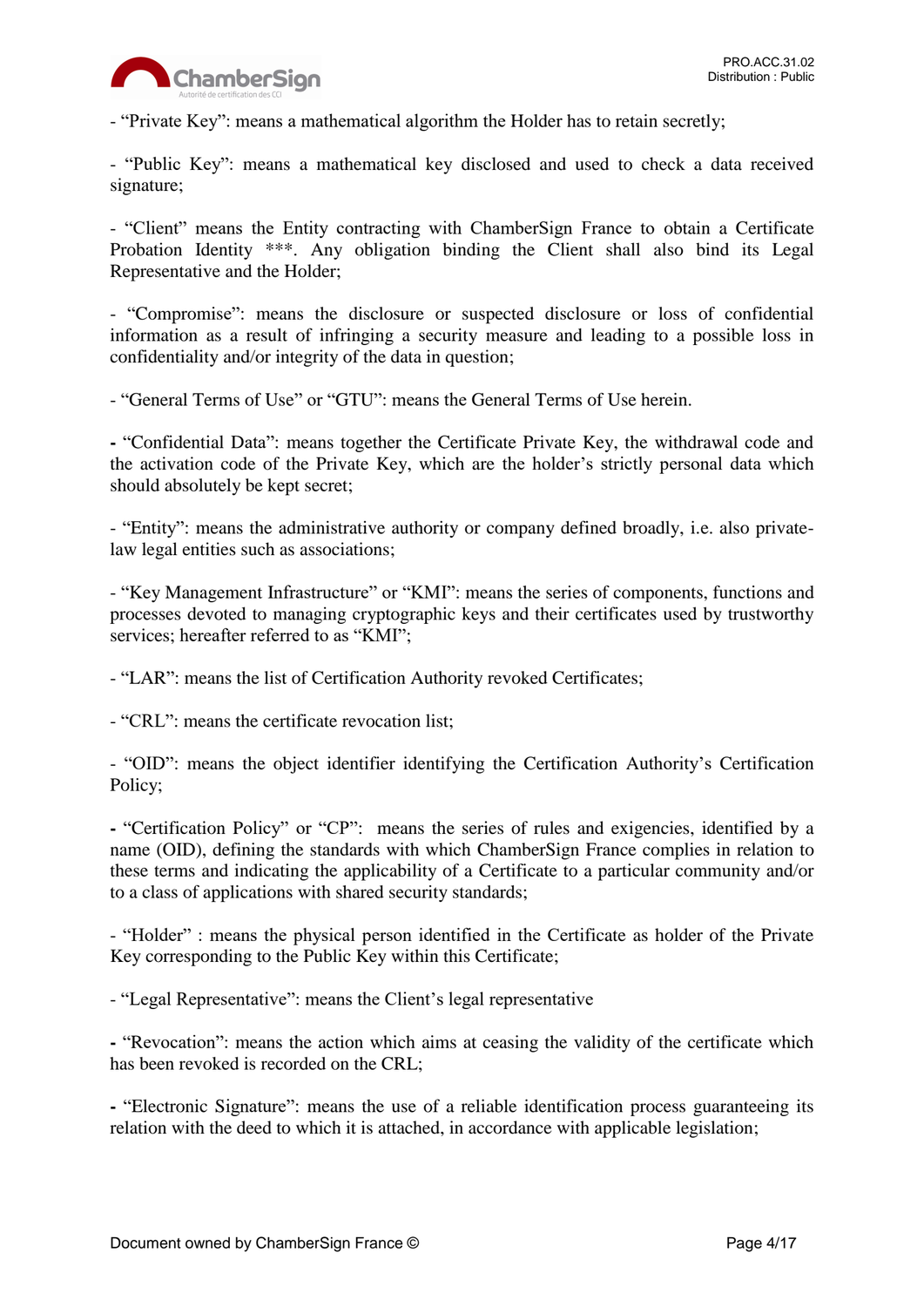

- "Certificate User": means the entity or private individual receiving a Certificate and who relies on it for checking an authentication value from the Holder;

# <span id="page-4-0"></span>**3. PURPOSE**

7. These GTU aim at defining the terms under which the Client can use the Certificates provided by ChamberSign France as Certification Authority in accordance with it Certification Policy.

## <span id="page-4-1"></span>**4. CONTACT**

8. Any request can be addressed to ChamberSign France – 46, avenue de la Grande Armée – 75858 PARIS Cedex 17.

#### <span id="page-4-2"></span>**5. TERM – APPLICATION**

9. These GTU are binding on the Client, as from their signature or, in the absence of signature, as from the first use of the Certificate, which imply full and complete acceptance of the GTU. The Client vouches for these GTU being respected by the Certificate User.

10. The GTU are concluded and shall remain binding throughout the whole lifetime of the Certificate, a non-renewable three years long period, without prejudice to any updates and changes to them that ChamberSign France commits to transmit to the Client.

11. Any use of the Certificate after the amendments or updates of the GTU implies full and complete acceptance of the new GTU by the Client.

#### <span id="page-4-3"></span>**6. REQUESTS FOR CERTICATES AND RENEWALS**

<span id="page-4-4"></span>**6.1 REGISTRATION OF CERTIFICATE APPLICATION FILES**

12. The Holder, the Legal Representative of the Client may make a Certificate request by completing the Certificate request form on the ChamberSign France website: [www.chambersign.fr.](http://www.chambersign.fr/)

13. The supporting documents to be enclosed when making an initial Certificate request are specified in the subscription form.

14. The Client must send the required supporting documents by post, or present them directly to the RO.

#### <span id="page-4-5"></span>**6.2 VERIFICATION OF THE REQUEST**

- 15. The RO performs the following operations:
	- checks and confirms the identity of the future Holder;
	- checks the coherency of the supporting documents presented;
	- ensures that the future Holder is aware of the terms applicable for using the Certificate and of the GTU.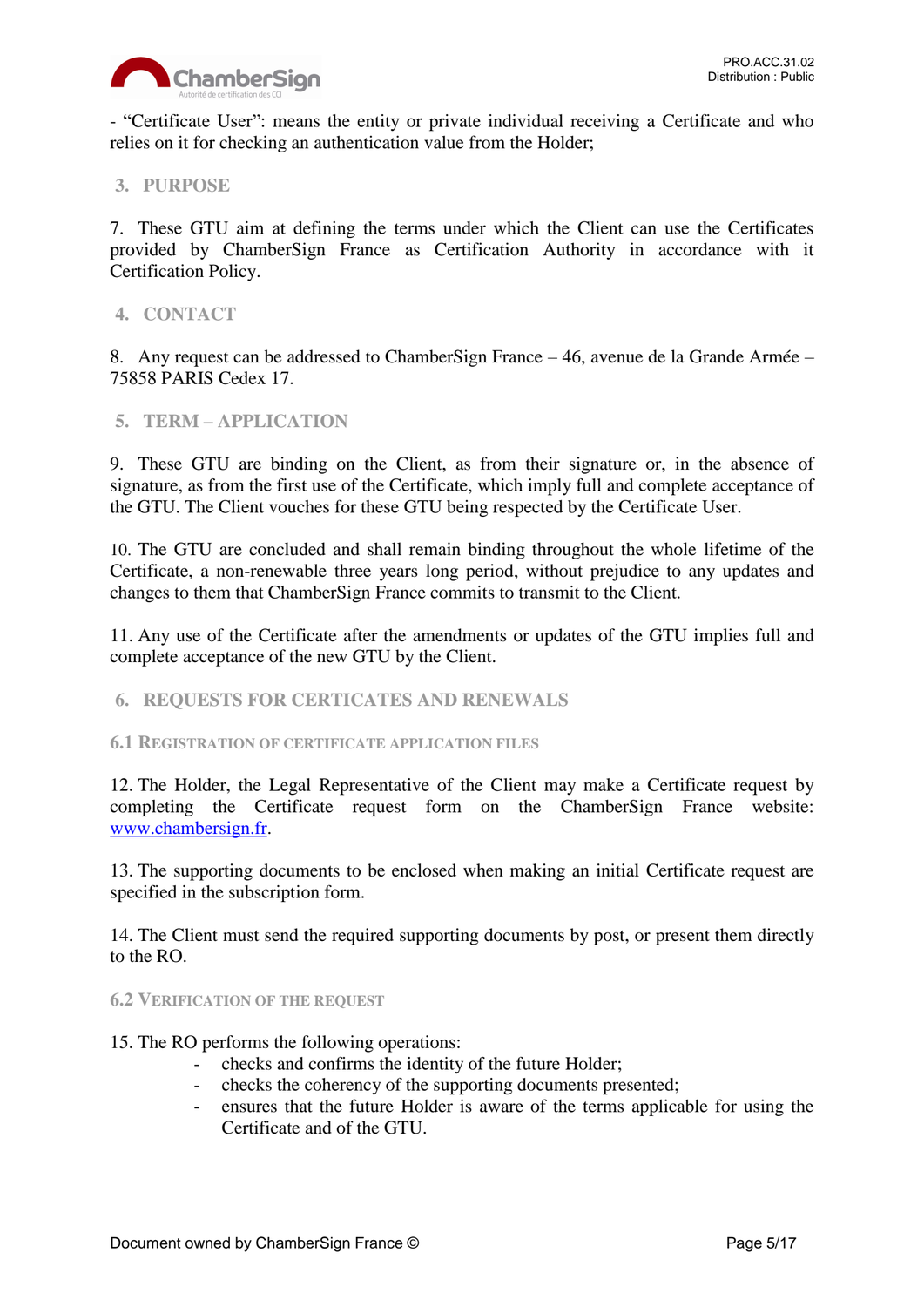

#### <span id="page-5-0"></span>**6.3 REJECTION OF THE REQUEST**

16. In the case of missing documents and after a reminder regarding the supply of these documents, the RO reserves the right to reject the certificate request.

17. It informs the Holder, or the Legal Representative of the Client.

#### <span id="page-5-1"></span>**6.4 ISSUANCE OF THE CERTIFICATE**

18. After Authentication of the origin and verification of the integrity of the request sent by the RO, ChamberSign France generates the Certificate, the Holder's Key Pair, his/her authentication mechanism, the activation codes and every element needed to a proper functioning of the Certificate.

19. Each certificate request is subject to a one-on-one meeting of the Holder with an RO or a ChamberSign France representative.

20. The availability of the Certificates issued by ChamberSign France after the registration process gives rise to the issue of an availability notice via email sent to the Holder who should follow the instructions set out in the said message in order to withdraw them.

21. The Probatio Identity \*\*\* Certificates are generated on Gemalto MultiApp ID IAS ECC physical mediums.

22. , The physical media and ChamberSign France Certificates are collected from the RO, within two months from receipt of the message informing the Holder of the availability of the **Certificates** 

23. ChamberSign France reserves the right to abandon the Certificate issuance process if the Holder has not come forward to collect his/her Certificate 2 months after the said message.

<span id="page-5-2"></span>**6.5 ACCEPTANCE OF THE CERTIFICATE**

24. Following its withdrawal, the Holder must test his/her Certificate by using the service provided for this purpose on the ChamberSign France website.

25. The Holder is required to inform ChamberSign France of any inaccuracy or fault in the Certificate within seven business days following the collection of the Certificate, in order for the latter to be revoked and a new one provided.

26. The holder tests and accepts explicitly his/her certificate.

#### <span id="page-5-3"></span>**6.6 ASSISTANCE**

27. In order to assist the Holder, technical instructions on using the Certificate are delivered to him/her during the one-on-one meeting and a telephone assistance or hot line is available on 08 92 23 02 52 (0.34 Euros incl. taxes per minute in Metropolitan France only) from 9a.m. to noon and from 2p.m. to 5p.m., on business days.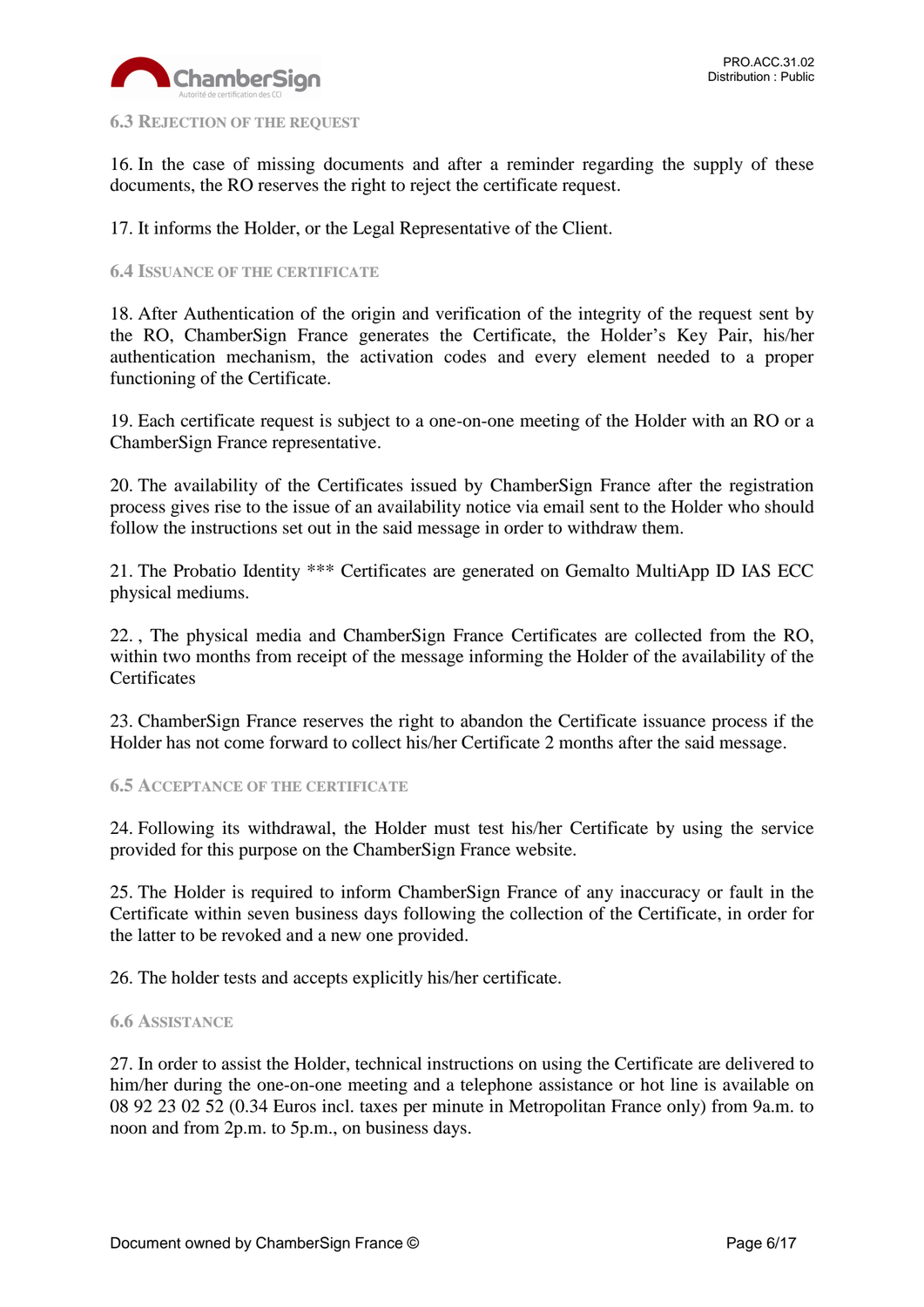

28. A tutorial and a FAQ section are available on the ChamberSign France website at the following address: [http://www.chambersign.fr.](http://www.chambersign.fr/)

## <span id="page-6-0"></span>**6.7 RENEWAL**

29. The Certificate cannot be renewed.

#### <span id="page-6-1"></span>**6.8 AMENDMENT OF THE CERTIFICATE**

**30.** The amendment of a Certificate corresponds to changes in information without changing the Public Key. **ChamberSign France does not make any amendment to a Certificate.** 

31. In the case of a change in the information contained in the Certificate, the Certificate will be revoked and a new Certificate request must be made, in accordance with the terms and conditions set out in the GTU.

#### <span id="page-6-2"></span>**6.9 CERTIFICATE UNBLOCKING**

32. If the Certificate is blocked, notably consequently to a PIN code error, any unblocking shall be performed by ChamberSign France.

33. Any unblocking request shall be preceded by the necessary Java software installation on the Holder's computer.

34. Any unblocking attempt directly performed by the Holder or the Client, through the device driver, may cause a malfunction of the physical medium at the expense of the client.

## <span id="page-6-3"></span>**7. CONDITIONS FOR USING CERTIFICATES AND RESTRICTIONS**

35. The use of the Holder's Private Key and of the Certificate must remain strictly limited to Authentication and electronic signature services.

36. The Certificates must not be used for personal purposes.

37. For signature purposes, ChamberSign France's liability may not be engaged for losses caused by the use of the qualified Certificates for transactions exceeding an amount of  $\epsilon$ 500 000, which corresponds to their use threshold

## <span id="page-6-4"></span>**8. CERTIFICATE VERIFICATION PROCEDURE**

38. ChamberSign France undertakes to provide, 24h/24 a consultancy service on its [www.chambersign.fr](http://www.chambersign.fr/) website enabling to check the validity of the Certificates it has issued.

39. The information made available by ChamberSign to the Certificate User will enable the latter to check and validate the status of a Certificate and of all of the corresponding Certification chain.

## <span id="page-6-5"></span>**9. REVOCATION OF THE CERTIFICATE**

40. A certificate may be revoked by ChamberSign for the following reasons: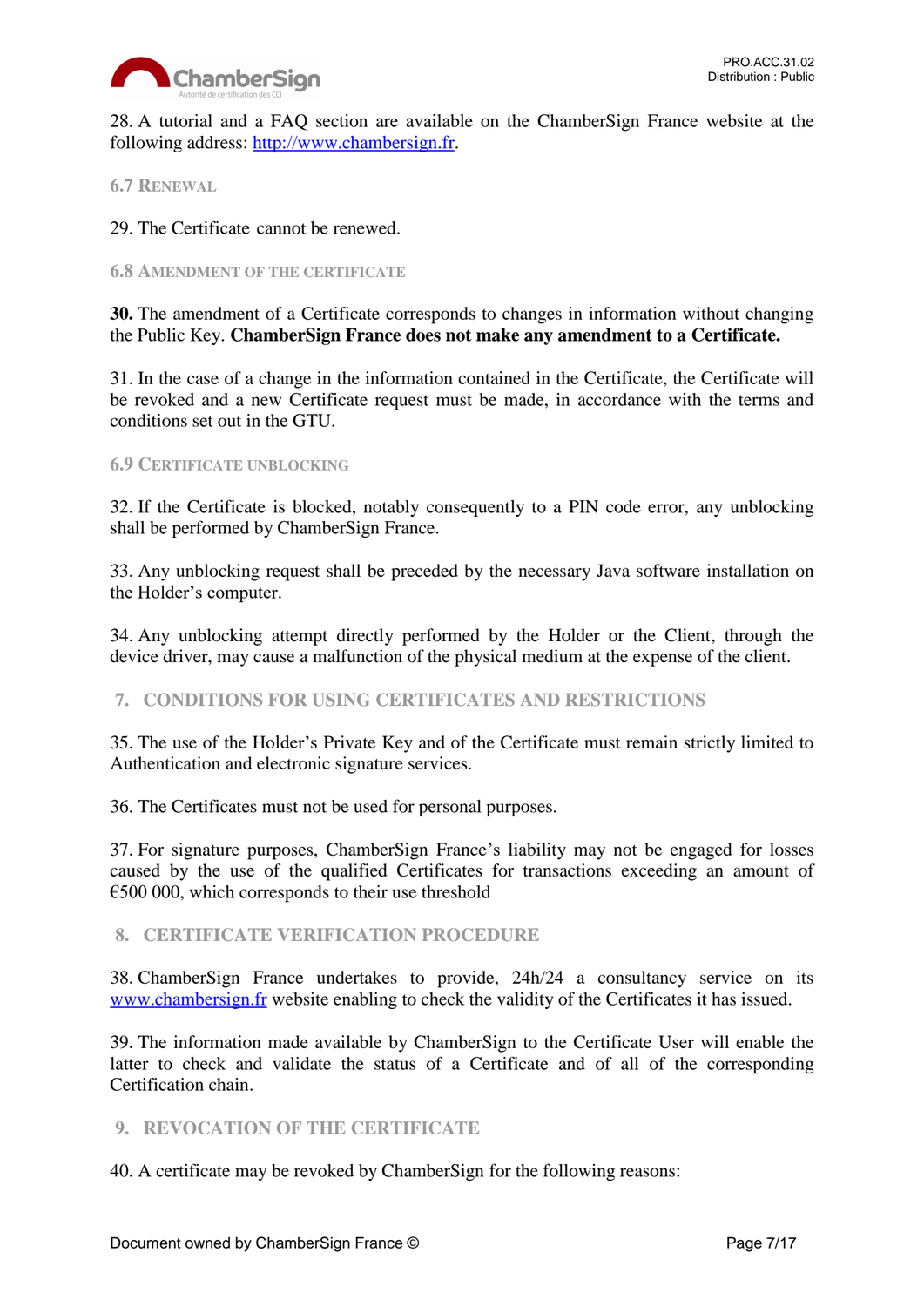



- amendment in information contained in the Certificate;
- inaccurate information provided in the registration file;
- lack of payment of the price of the Certificate by the Client;
- possible or proved compromise of the Holder's Private Key;
- malfunction of the physical medium or its associated device driver;
- lack of respect by the Holder of the rules for using the Certificate;
- lack of respect by the Holder and/or the Client of ChamberSign France's CP obligations;
- performance of fraudulent operations;
- termination of the subscription;
- request for revocation of the Certificate by the Client;
- end of the Holder's office or employment with the Client, for whatever reason : death, resignation, etc;
- Theft or loss of the Certificate's physical medium;
- cessation of the Client's activity.

41. Request to revoke the Certificate may be made at any time by registered letter with confirmation of receipt sent to the RO, or online from the following website: [www.chambersign.fr.](http://www.chambersign.fr/)

42. The revocation request may be made by the following persons:

- the Legal Representative of the Client;
- the Holder:
- ChamberSign France.

43. In case of a theft or loss or the physical medium and when several Certificates are stored on the same medium by the Holder, the Holder's revocation request shall include all of these Certificates.

44. The revocation request shall undergo a verification procedure regarding the person making the request and their authority in relation to the Certificate.

45. The Holder receives confirmation of this revocation, by email.

46. The Holder acknowledges and accepts that he will bear all responsibility for any use of the Certificate after having become aware of the occurrence of any of the above-mentioned events, without prejudice to any legal action for liability that ChamberSign France reserves the right to instigate against the Holder.

## <span id="page-7-0"></span>**10. CHAMBERSIGN'S OBLIGATIONS**

47. ChamberSign France allocates an OID to its CP which is included in the corresponding Certificates that it undertakes to have evolved in the case of evolution in its CP.

48. It undertakes to ensure the control by the RO of the identification of the Holder, and the Legal Representative wishing to obtain a signature Certificate.

49. ChamberSign France undertakes to perform the certification services in accordance with the terms and conditions and subject to the restrictions of these GTU.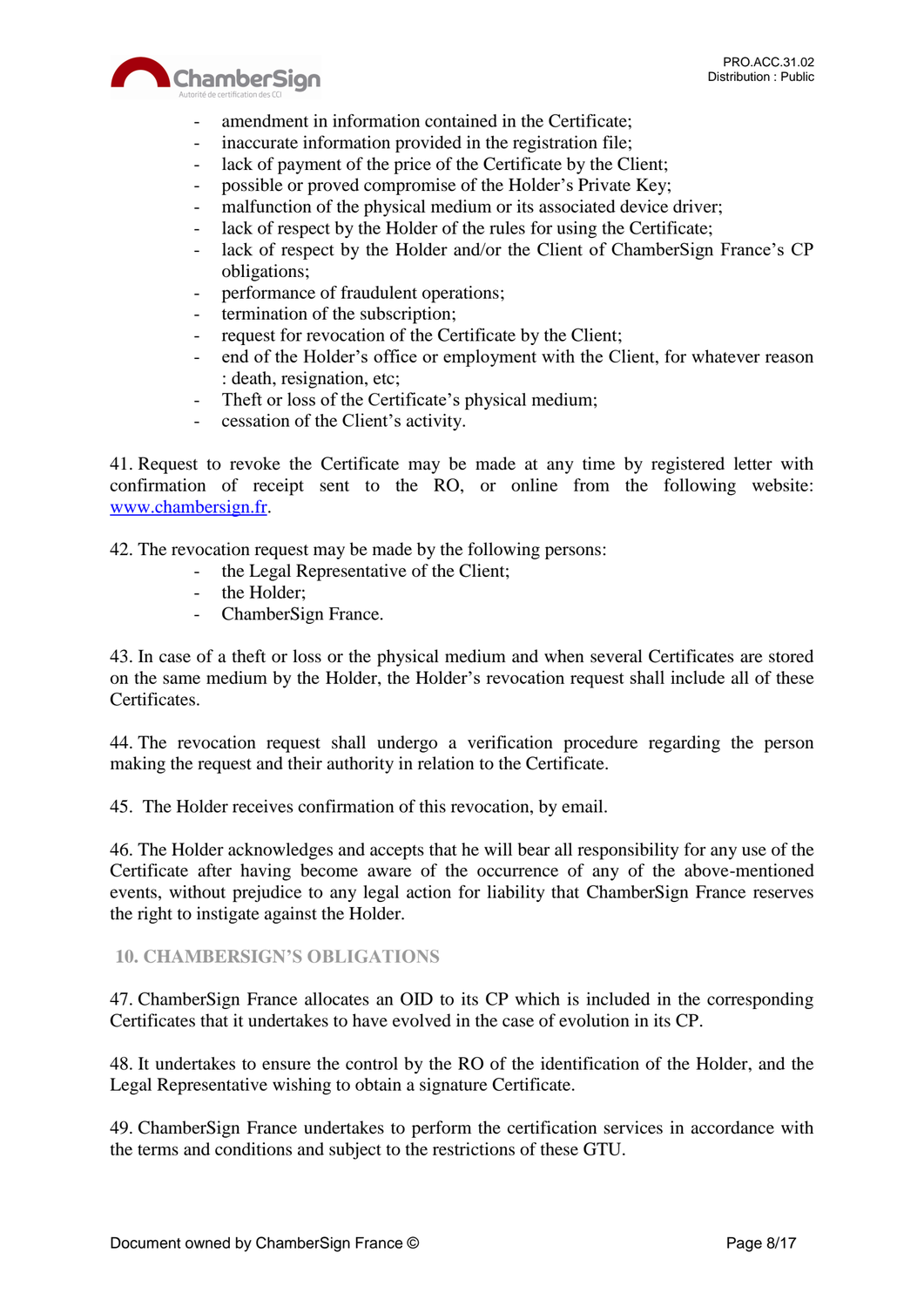

50. ChamberSign France undertakes to show the Users of its Certificates, upon request, that it has issued a Certificate for a given Holder and that this Holder has accepted the Certificate.

51. It undertakes to endeavour to create and issue Certificates that contain information deemed as accurate.

52. For this, ChamberSign France undertakes to ensure that the Certificate application file is complete, and that the documents provided apparently comply.

53. It undertakes to ensure that the Certificate is delivered to the Holder within a period of 48 hours as from receipt of a full file by the RO.

54. It undertakes to establish, by issuing a Certificate, a link between the identity of a person and the information contained in the said Certificate.

55. Should the Client's Legal Representative use the services of an assignee, the RO undertakes to inspect the assignee's identity and to check the existence of an authorisation signed between the Client's Legal Representative and the assignee.

56. The assignee shall be responsible for the validity of the mandate granted by the Client or its Legal Representative and undertakes to give the RO a declaration to that effect.

57. ChamberSign France takes all reasonable steps to ensure that the Holders are aware of their rights and obligations regarding the use and management of the keys, the Certificates and the equipment and software used for the purpose of the KMI.

58. ChamberSign France takes all necessary measures in order to cover its liability related to its operations and/or activities and possesses the financial stability and resources required for working in compliance with the CP.

59. ChamberSign France has a general obligation of surveillance as regards the security and integrity of the Certificates issued by it or one of its components.

60. ChamberSign France undertakes to ensure the proper functioning of the Certificates that it issues.

# <span id="page-8-0"></span>**11. CLIENT'S OBLIGATIONS**

61. The Client and its Legal Representative undertake to respect the provisions of the GTU.

62. The Client and its Legal Representative are liable for managing the Certificates issued to their employees, assignees or agents in the scope of the subscription contract, and vouches that every Certificate Holder shall comply with the provisions of the GTU and that no fraud or failure will be committed. In this respect, the Client and its Legal Representative notably ensure that the Holder shall:

- Not make any personal use of the Certificates;
- Not communicate information relative to the creation or modification of the Certificate during the lifetime of the Certificate;
- Respect the revocation procedure as set forth in article 8;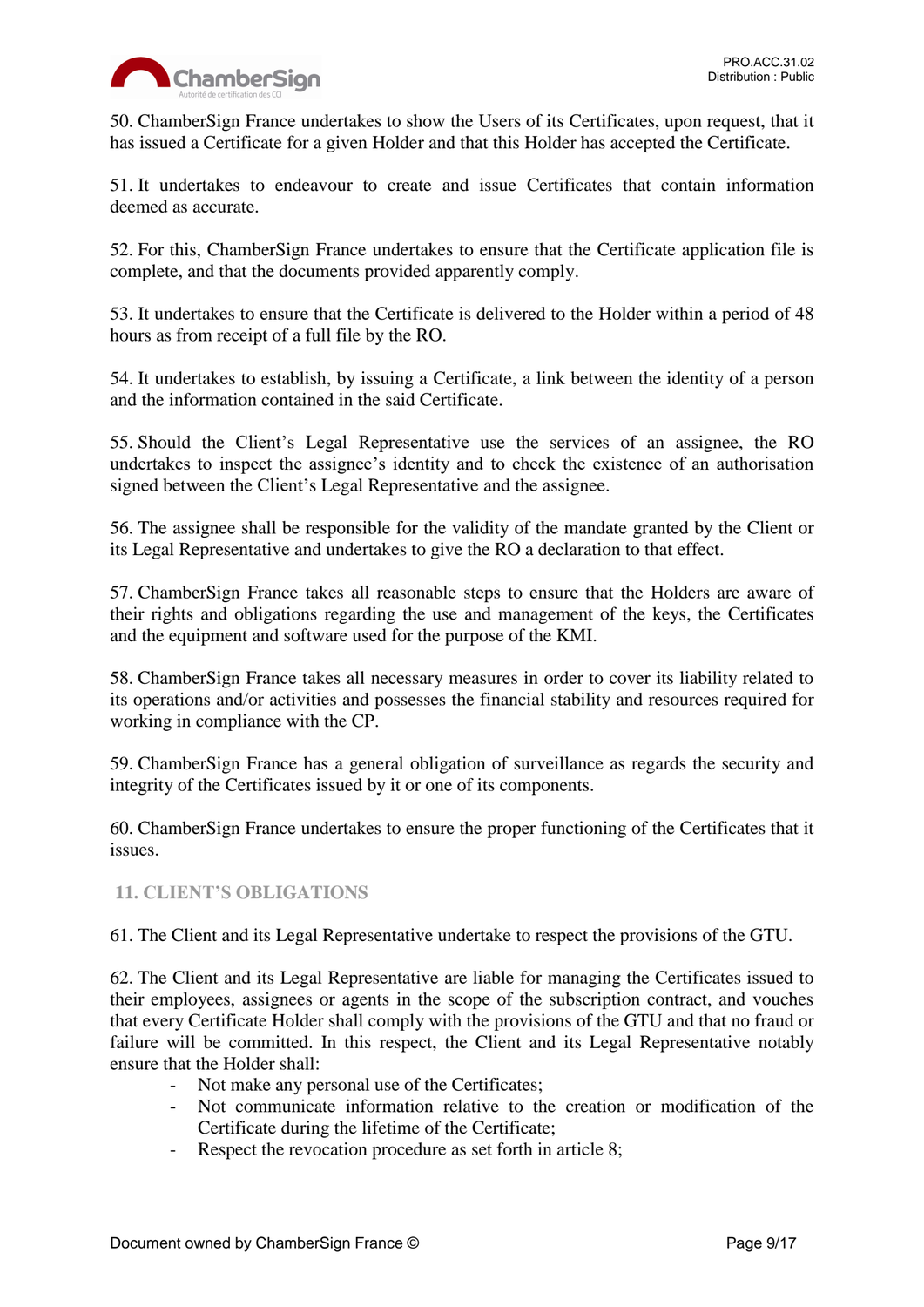

- Keep secret and in a secure manner the confidential data and the Certificate physical medium.

63. The Client and its Legal Representative undertake to provide all useful, accurate and updated information for creating and managing the certificates.

64. The Client and its Legal Representative undertake to inform the related RO with any amendments regarding the information contained in the Certificate, by letter with the supporting documents required, within 30 days from their occurrence. Otherwise, ChamberSign France reserves the right, once the period has passed, to revoke the Certificate (or rescind the subscription).

65. The Client and its Legal Representative vouch for the accuracy of the information provided and the comprehensiveness of the supporting documents required for the registration of the Certificate.

66. The Client and its Legal Representative acknowledge and accept that the information provided in this respect is kept and used by ChamberSign France in order to manage the Certificates in accordance with the conditions stipulated by law and in particular those regarding the protection of personal data.

67. The Client and its Legal Representative acknowledge being informed of the installation condition of the ChamberSign France Certificates. In particular, the Certificate is the subject of a tutorial available on the ChamberSign France website.

68. The Client and its Legal Representative shall choose equipment and software providing the necessary security for the installation and protection of the Certificates and materiel support.

## <span id="page-9-0"></span>**12. HOLDER'S OBLIGATIONS**

69. The Holder commits to give any necessary, accurate and updated information for the creation and managing of Certificates for their duration.

70. The Holder vouches the accuracy of the given information and of the comprehensiveness of the supporting documents required for the registration of the Certificate.

71. He acknowledges and accepts that the information provided in this respect is kept and used by ChamberSign France in order to manage the Certificates in accordance with the conditions stipulated by law and in particular those regarding the protection of personal data.

72. The Holder informs ChamberSign France of any amendment regarding the information contained in his/her Certificate. In the case of a lack of prior information from the Holder to ChamberSign France, ChamberSign France's liability may not be engaged in case of discrepancies between the information and reality.

73. ChamberSign France reserves the possibility to perform random checks regarding the accuracy of the information contained in the Certificate.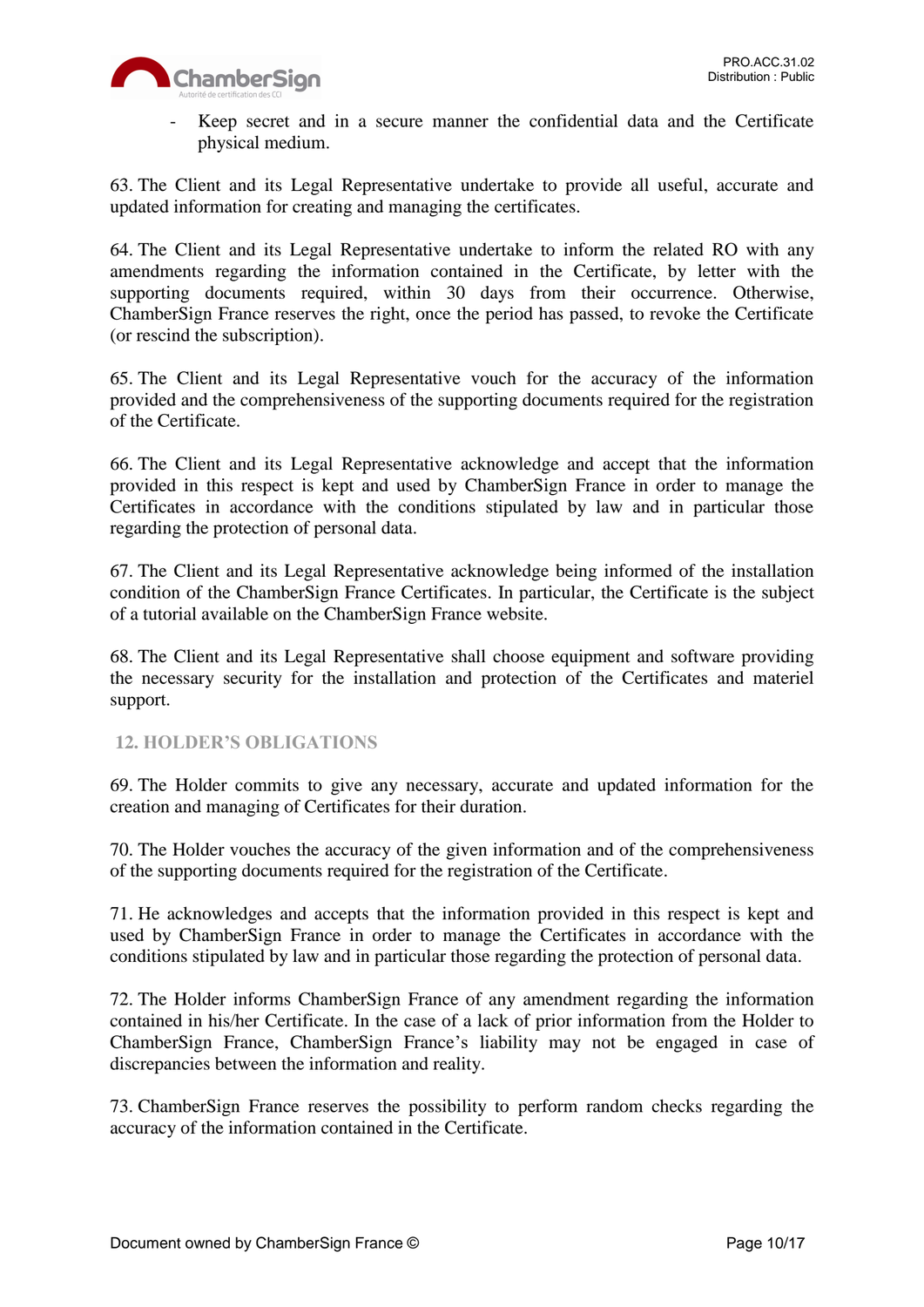

74. The Holder commits to inform the related RO with any amendments regarding the information contained in the Certificate, by letter with the supporting documents required, within a period of 30 days as from their occurrence. Otherwise, ChamberSign France reserves the right, once the period has passed, to revoke the Certificate.

75. The Holder acknowledges that he/she has been informed of the conditions of installing the Certificates and of the tutorial available on the ChamberSign France website.

76. The Holder chooses equipment and software providing security in keeping with his/her needs for the installation and protection of the Certificates and physical media.

77. The Holder undertakes to respect the authorised uses of the Key Pairs and Certificates.

78. The Holder protects his/her Private Key by means that are adapted to his/her surroundings. He notably commits to not communicate his PIN code or his security questions' answers to a third party.

79. The Holder protects his/her activation data and, where appropriate, implements it.

80. The Holder protects the access to his/her Certificates base.

81. The Holder respects the conditions of using his/her Private Key and the corresponding Certificate.

82. The Holder must make, immediately, a revocation request of his/her Certificate in the case of compromise or suspected compromise of his/her private key (or the activation data).

83. The Holder undertakes not to deliver the Certificate attributed to him/her or the protection codes of this Certificate.

84. The Holder is informed that the personal identity information may be used as elements of authentication during the revocation request.

<span id="page-10-0"></span>**13. OBLIGATIONS OF CERTIFICATE USERS**

85. The Certificate Users undertake to respect these GTU.

86. The Certificate Users check and respect the purpose for which a Certificate has been issued.

87. The Certificate Users check that the Certificate issued by ChamberSign France is referenced at the security level and for the level of trust required by the application.

88. For each of the Certificates of the certification chain, from the Holder's Certificate to the root certification authority, the Certificate Users check the status of the Certificate and in particular the digital signature of ChamberSign France, issuer of the Certificate in question, and inspect the validity of this Certificate.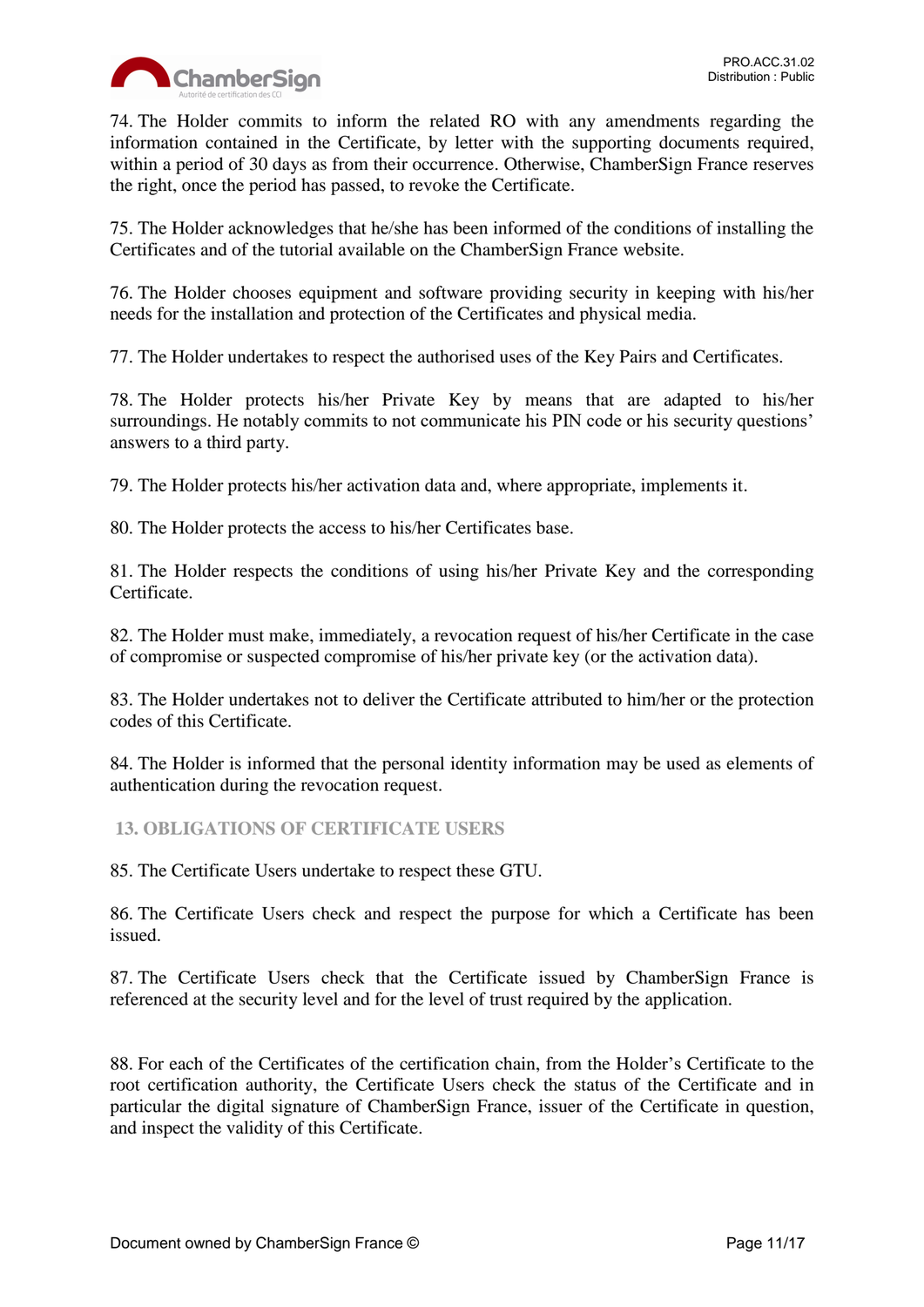

89. The Certificate Users check and respect the obligations of the Certificate Users set forth in the applicable CP.

<span id="page-11-0"></span>**14. PRICE AND PAYMENT**

<span id="page-11-1"></span>**6.10 14.1 PRICE**

90. The price of the Certificates is assessed in accordance with the pricing conditions issued by ChamberSign France.

- 91. The following settlement means are accepted:
	- \* Cash card;
	- \* Bank transfer;
	- \* Order for payment;
	- \* Cheque.
- 92. No discount is granted in the case of early settlement.
- 93. ChamberSign France reserves will invoice bank fees to the Holder should the latter issue a bad cheque, along with any costs incurred due to a payment error by the Holder, or in case of a double payment
- 94. The price of the Certificate is settled upon receipt of the invoice which corresponds to the downloading of the certification or to the anniversary date, if the payment is made in instalments.
- 95. As an exception to the above, the Client may request, on its Certificate request, to benefit from a payment by yearly instalment. In this case, the annual subscription fee is due at the Certificate anniversary date, as set forth in the subscription invoices, unless the Certificate has been revoked by the Client or the Holder before this date.
- 96. Payments are due on their due date even if the invoices issued by ChamberSign France do not mention a purchase order number or any other specific mention requested by the Client.
- 97. The Client acknowledges that the price of the Certificate is fully owed notwithstanding the Certificate early revocation, for whatever cause and even when the payment is made in instalments. The Client may consequently be obligated by way of court proceedings or by a judicial officer (bailiff) to pay any remaining amount.
- 98. In the case of lack of settlement within the required period, an indemnity shall be owed, in accordance with article L 441-6 of the Code de Commerce, calculated on the basis of the interest rate applied by the European Central Bank to its most recent refinancing operation, increased by 10 percentage points, as well as a fixed indemnity for recovery costs of 40 $\epsilon$ .
- 99. These penalties will be applicable as from the day following the date stipulated for the settlement of the invoice and shall be payable without any reminder being required.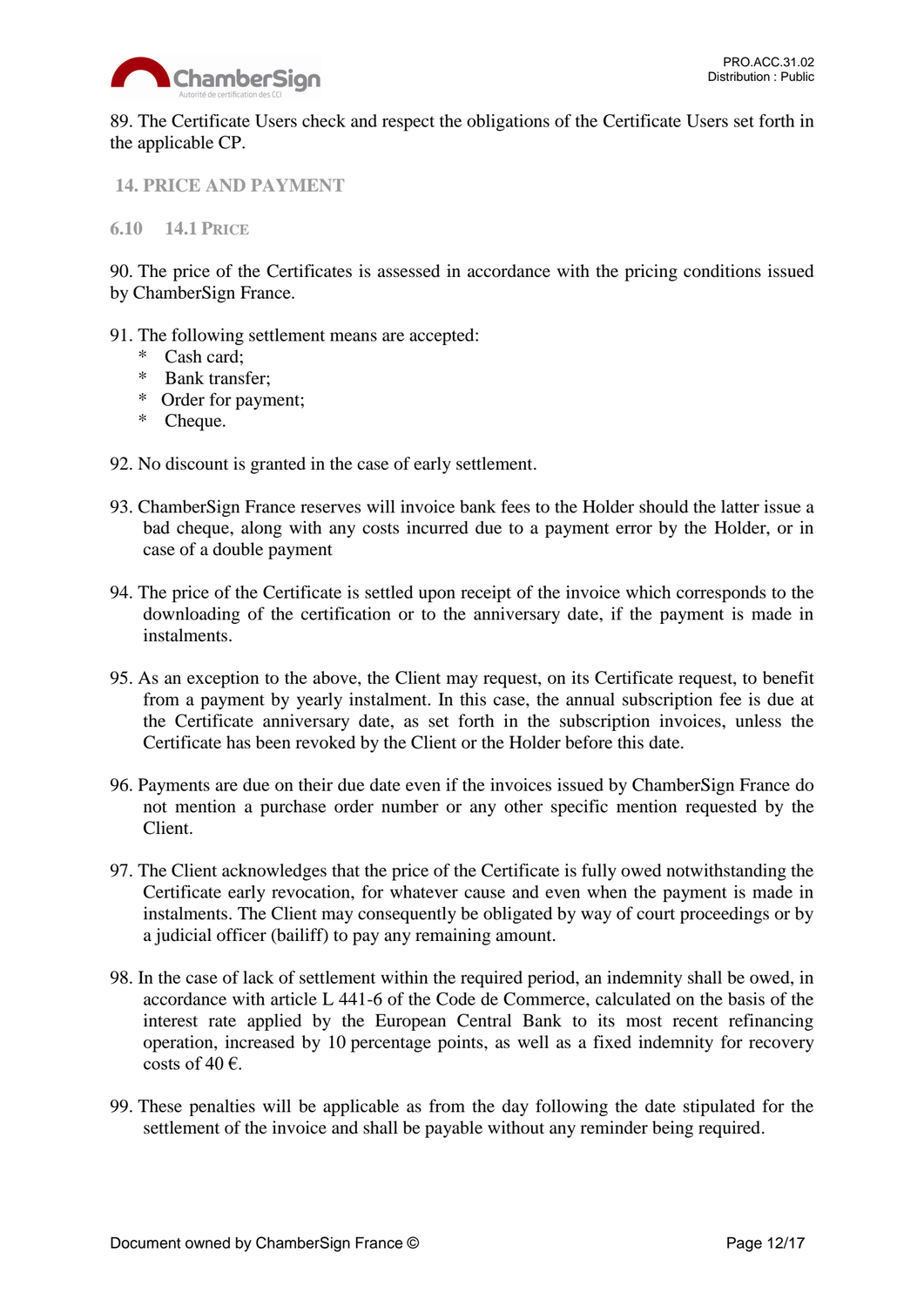

100.In the case of lack of settlement, the Certificate will be rightfully revoked without entitling any party to compensation or replacements.

#### <span id="page-12-0"></span>**6.11 14.2 INVOICING**

- 101.Original invoices are issued by ChamberSign France under electronic form and sent by email to the Holder or to any email address indicated to this purpose by the Holder during the Certificate request. The Holder and the Client commits to inform ChamberSign France of any address modification.
- 102.No request to obtain a "paper" invoice will be honoured.
- 103.An invoice is issued for each individual Certificate, even when the Client has several Certificates. The issuance of a global invoice on the Client request will generate an extra cost of 40  $\epsilon$  exclusive of taxes plus 5  $\epsilon$  exclusive of taxes per Certificate (cancellation cost per each invoice).
- 104.The Client's registered name and address indicated on the Certificate request will be used to issue invoices. No changes to this information may be made on the invoices or on the Certicate. In the case of a change of the information in the Certificate, the Certificate will have to be revoked and a new Certificate request done, under the GTU conditions.

#### <span id="page-12-1"></span>**15. LIABILITY**

- 105.ChamberSign France is liable for the compliance of its Certification Policy with the requirements issued by the Standard-CP.
- 106.ChamberSign France bears the cost of any damaging consequences as a result of failure by it or one of its components to respect its Certification Policy.
- 107.ChamberSign France acknowledges that its liability is incurred in the case of fault or negligence, by itself or one of its components, of any kind and seriousness whatsoever, which may lead to Holders' personal data being read, altered or misused for fraudulent purposes, whether this data is contained or in transit in the ChamberSign France Certificate management applications.
- 108.It is responsible for maintaining the level of security of the technical infrastructure that it uses for providing its services.
- 109.ChamberSign France may not be held liable for the prejudice caused by a use of the Certificate that exceeds the limits of the authorised use.
- 110.ChamberSign France's liability may not be incurred in the case of inaccurate information due to false declarations, false documents or the absence of information on amendments occurring in the situation of the Client, the Holder or the Legal Representative upon creating the Certificate or during its validity period, whether such false declaration, false document or omission is intentional or not.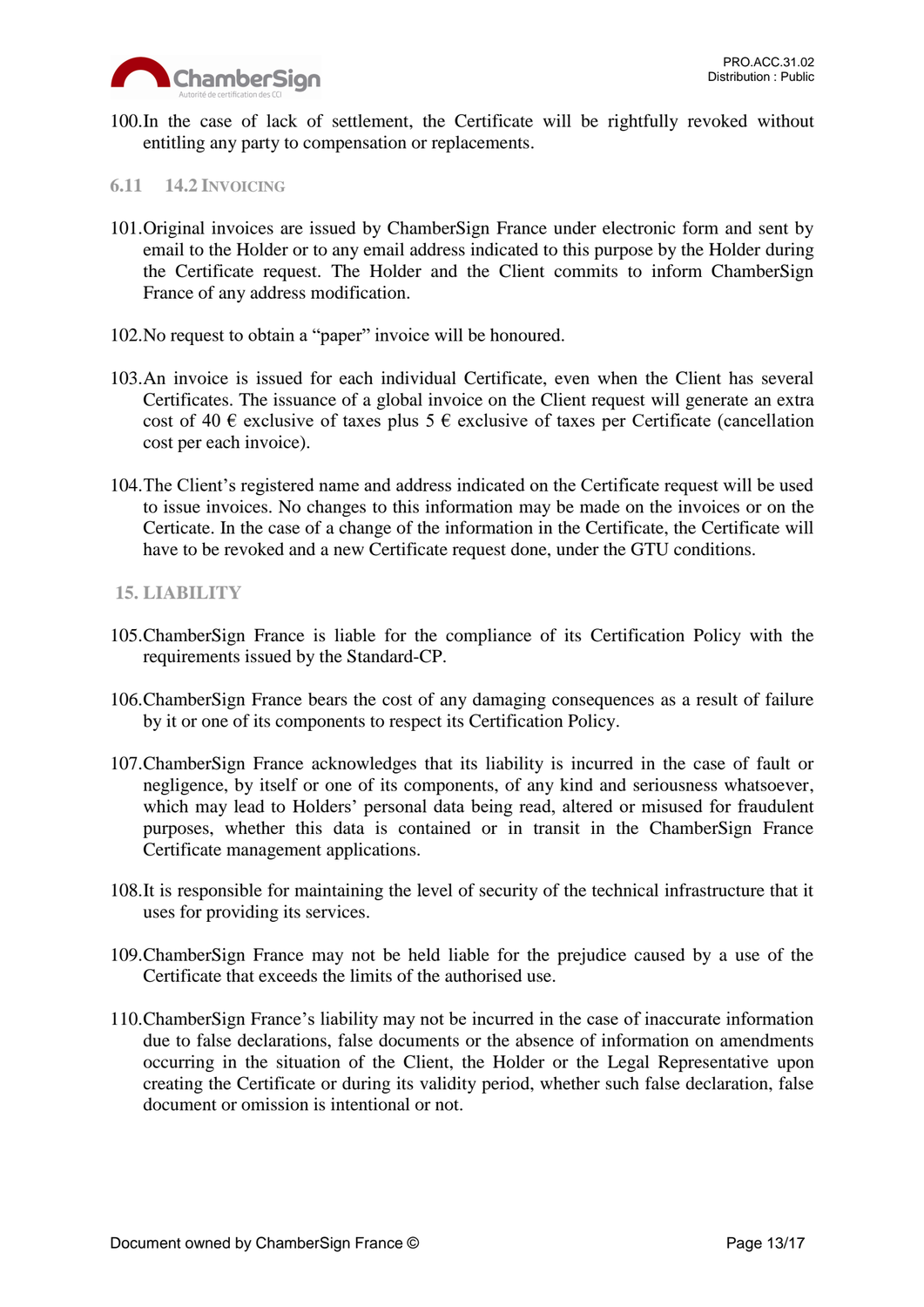

- 111.ChamberSign France does not make any commitment, or take on any liability as regards the consequences of delays in transmission, alteration, errors or losses of any electronic message, letter or document authenticated.
- 112.ChamberSign France may not be held liable for any content of the messages authenticated using its Certificates, the Client and the Holder being exclusively responsible to third party for the content of such messages.
- 113.Without prejudice to the section entitled "Insurance", ChamberSign France may not, under any circumstances, be held liable for any consequential damage such as, for example, any financial or commercial prejudice, or loss of profits or business, caused by or resulting from the subscription or related to the use of the Certificates issued by ChamberSign France.
- 114.It does not take on any commitment or liability regarding the use of a Certificate that does not comply with these GTU, in particular as regards the inspection procedures on the validity of the Certificate during a transaction.
- 115.Furthermore, ChamberSign France may not be held liable for phenomena related to the normal wear and tear of computing media, and in particular the deterioration of the information held on the said media due to the influence of magnetic fields.
- 116.ChamberSign France may not be held liable for damage related in particular to an interruption or fault in the services and applications of the Certificate User.
- 117.If the Legal Representative has acquired one or several physical media, ChamberSign France is only responsible for their physical issue.
- 118.As a result of the constant evolution of the technology and applicable framework security standards, in the case of a fault of the physical medium or its related device driver, the Client will have to make a revocation request.
- 119.ChamberSign France may not be held liable for the use of the Private Key of the Holder, who has personal liability for it. Any damage related to the Compromise of the Private Key is borne by the Legal Representative.
- 120.ChamberSign France may not be held liable for any illegal use of the Certificate when the Client, Legal Representative or Holder have not made a revocation request in accordance with these GTU.

# <span id="page-13-0"></span>**16. INSURANCE**

- 121.ChamberSign France has taken out an insurance policy through Gras Savoye, insurance broker, covering the consequences of its professional civil third-party liability, for all physical, material and consequential damage resulting from its activity.
- 122.According to the terms of the insurance policy taken out by ChamberSign France, and in the limits and conditions stipulated in this policy, the Holder may benefit from the replacement of a lost or stolen Certificate.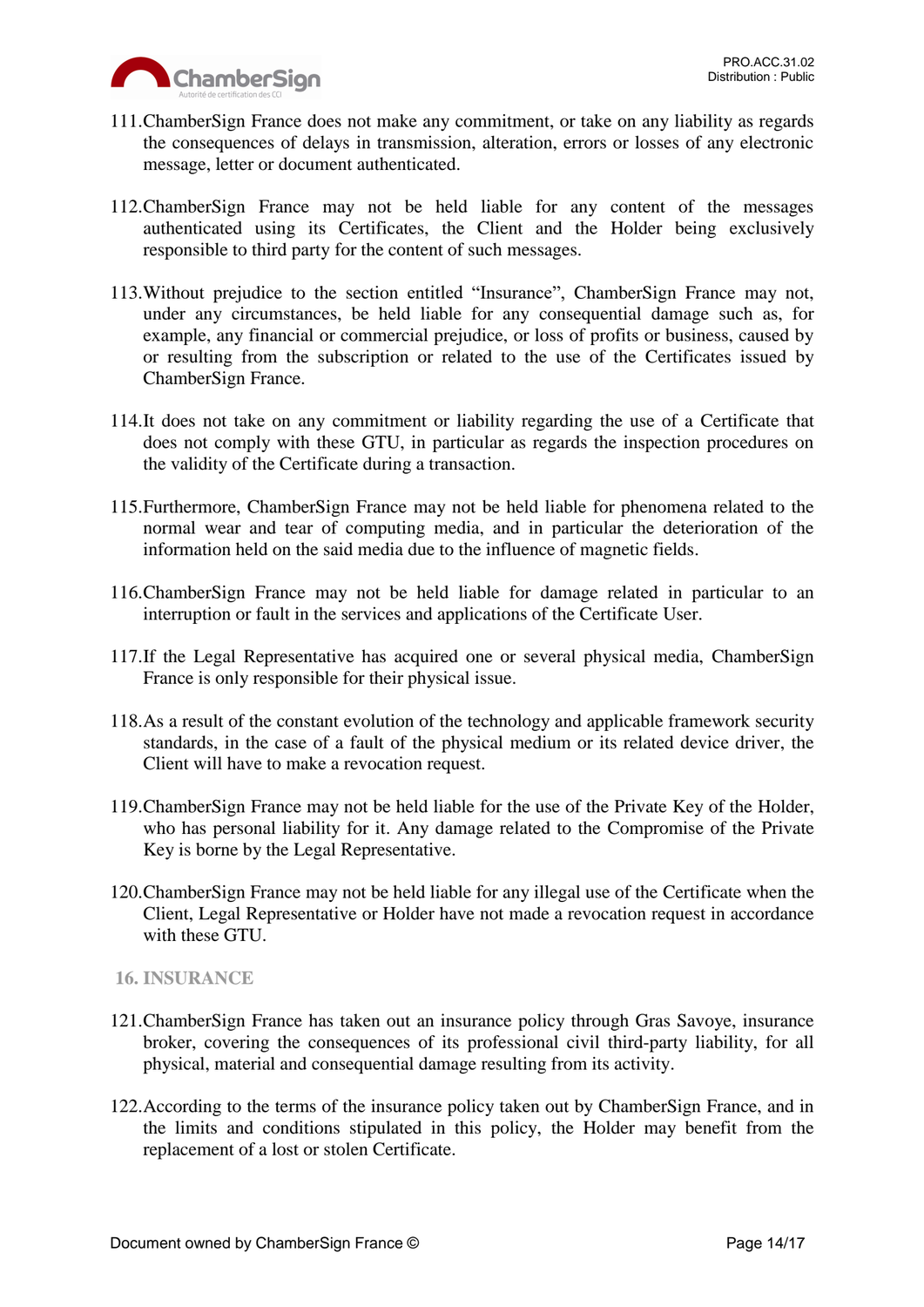

# <span id="page-14-0"></span>**17. CONFIDENTIALITY**

- 123.All information and all data provided by the parties, in writing or verbally shall be considered as confidential.
- 124.The parties undertake to:
	- treat the confidential information with the same level of protection as they apply to their own confidential information of the same importance;
	- keep the information confidential and ensure that it is not revealed or likely to be revealed either directly or indirectly to any third party;
	- avoid the confidential information being either copied, reproduced, duplicated, in part or in whole, when such copies, reproductions or duplications are not directly related to the performance of these general terms.
- <span id="page-14-1"></span>**18. INTELLECTUAL PROPERTY**
- 125.The parties declare and guarantee that they have free disposal of the trademarks, names, corporate names and other distinctive signs to be used in relation to these general terms.
- 126.With the exception of the use of the Certificates as stated in the GTU, the Client and the Holder shall not present or use trademarks, logos, files or any other intellectual property rights belonging to ChamberSign France without its prior, explicit and written authorization.
- <span id="page-14-2"></span>**19. PERSONAL DATA**
- 127.The personal data collated by ChamberSign France for the purpose of issuing and keeping the Certificates will only be processed for the purpose for which they have been collated.
- 128.ChamberSign France represents and warrants that the collection of personal data in relation to these general terms and the processing for which it is responsible is performed in accordance with the terms of law no. 78-17 of  $6<sup>th</sup>$  January 1978 regarding IT, files and freedom.
- 129.In particular, ChamberSign France deals personally with the observation in relation to the persons involved in the collation and processing of personal data of the information specified in article 32 of the law of  $6<sup>th</sup>$  January 1978.
- 130.ChamberSign France ensures the confidentiality and security of the data collated in relation to these general terms.
- 131.However, this data may be provided to the technical operator of ChamberSign France, which respects the same confidentiality policy as ChamberSign France.
- 132.The Legal Representative and the Holder may write to ChamberSign France, at the following address: ChamberSign France - 46 avenue de la Grande Armée - 75858 PARIS Cedex 17, in order to use their rights to access, question, oppose for legitimate grounds, and rectify the information about them and being processed by ChamberSign France, in accordance with the conditions set out by the law of  $6<sup>th</sup>$  January 1978.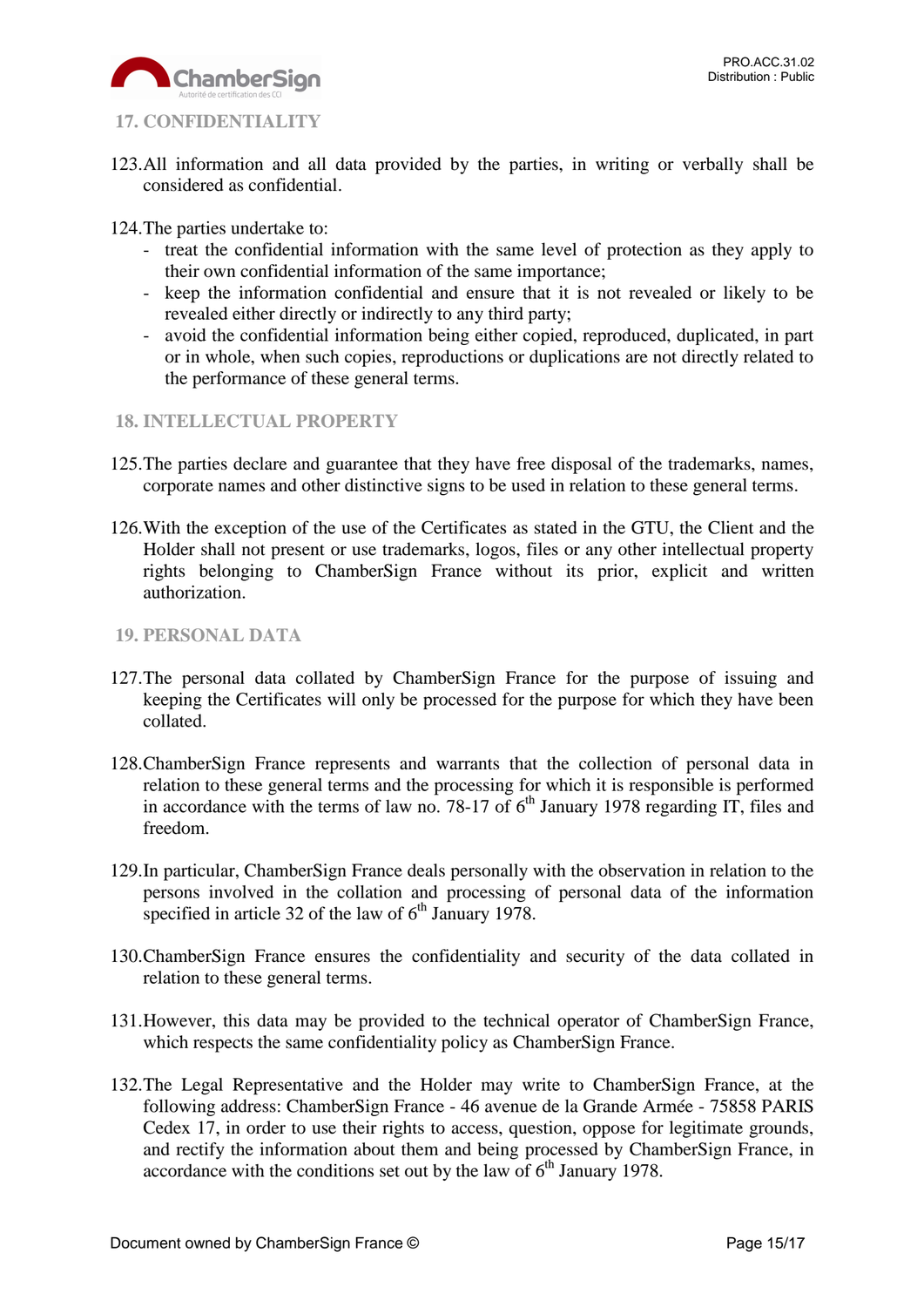

## <span id="page-15-0"></span>**20. TERMINATION OF THE SUBSCRIPTION**

- 133.The Client may terminate the subscription at any time, without reason.
- 134.In this case, the latter may not claim the reimbursement of the amounts already paid in relation to the subscription for ChamberSign France's Certification service.
- 135.ChamberSign France may terminate the subscription in advance if the Legal Representative or the Holder does not respect the contractual obligations incumbent upon them, after formal notice remaining unanswered after 30 days.
- 136.The subscription is terminated automatically:
	- in the case of expiry of all of the Certificates;
	- in the case of revocation of the Certificates;
	- in the case of lack of payment of the price of the subscription.
- 137.If, after revocation, ChamberSign France receives a new certificate request from the same person, a new file shall be created and the GTU should be signed again.
- 138.In the case of termination occurring before the end of the validity period related to the Certificate, for reasons not attributable to ChamberSign France, the price paid by the Client shall remain acquired by ChamberSign France.

#### <span id="page-15-1"></span>**21. CONSERVATION**

- 139.ChamberSign France shall keep the documents regarding the proof of the Holders' identification inspection for the periods stipulated in the Certification Policy.
- 140.The logbooks shall be kept on site for a period of 30 days. After being generated, they shall be archived and kept for five years.
- 141.The registration files are archived for a period of 11 years from the Certification issuance. If the Client request a copy of the registration file, the related cost shall be charged to the Client.
- 142.The Certificates and the CRLs are archived for a period of 5 years.
- 143.If the Client wishes the registration file, the Certificates or the CRLs to be archived for a longer period, he shall do it on its own and bear the relevant costs.

#### <span id="page-15-2"></span>**22. NULLITY**

144.Should one or several clauses of these GTU be deemed as null and void or declared as such by a law, regulation or further to a final ruling from a jurisdiction, the other clauses shall maintain their full validity except in the case of characteristics that are inseparable from the disputed clause.

#### <span id="page-15-3"></span>**23. ENTIRE AGREEMENT**